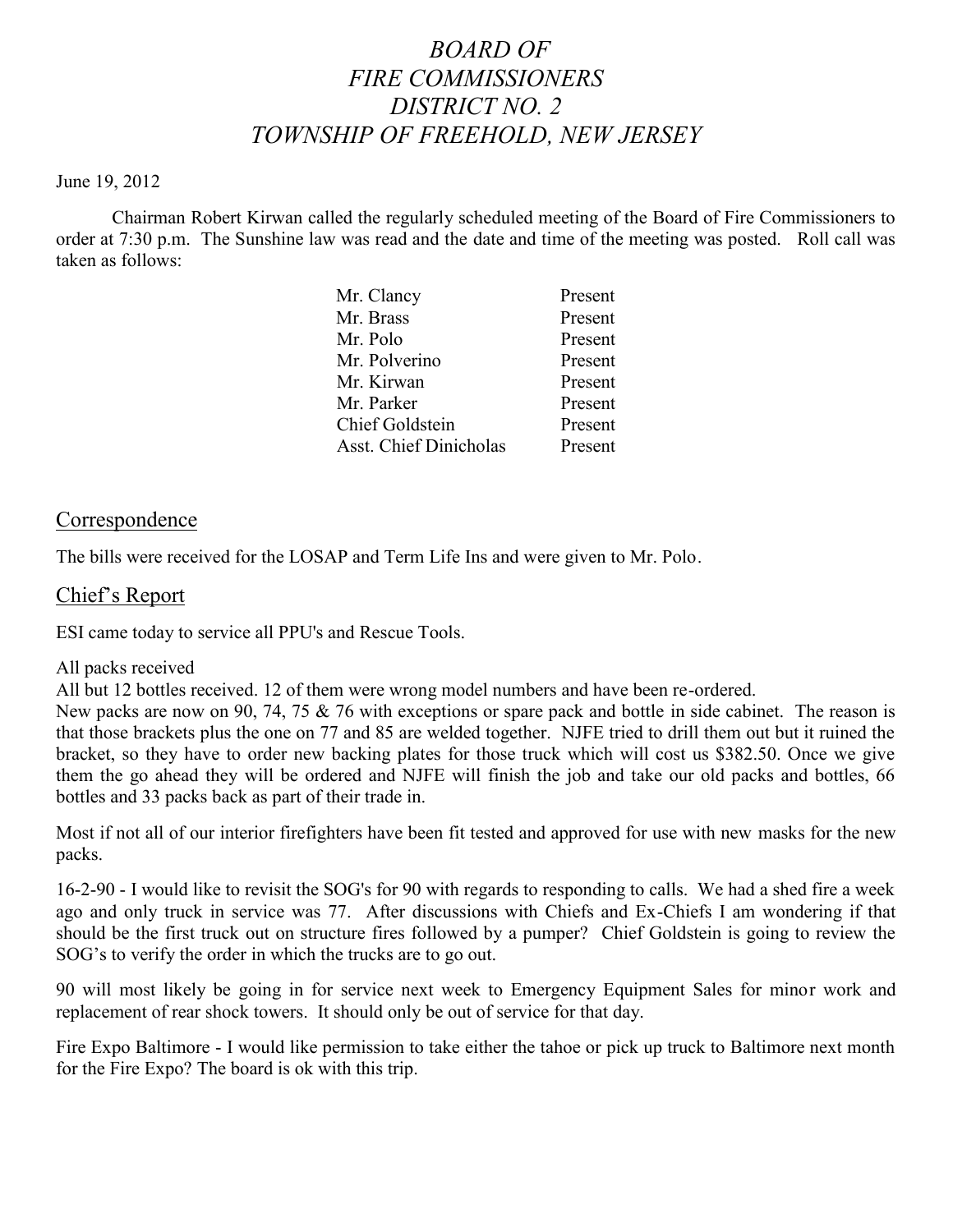# Radio & Alarm

Progress.

# Building

Daniels Way – when the floor is wet it is becoming very slippery 3 members have already fallen. Mr. Polo is looking for a solution to this problem.

### Insurance

Progress.

# Maintenance

U/L finished there inspection and the tower and pumps were good but the ladders on 77 failed Asst. Chief Dinicolas is going to try putting a 27ft ladder on it to see if that makes a difference.

Emer. Equip. Sales did there full service on the tower. New shock mounts and batteries are needed.

# New Business

The Asst. Chief would like a new back up for the computers that is encrypted. He would also like to know what he should do about the safe in the office so it can be used. The board suggested that Apple Locksmith come in and reset the combination.

# Old Business

Physicals – if you wear a SCBA mask you need a quanitative fit test so there are 2 options the machine that performs the test can be bought for \$9,000 + \$700 to calibrate it every year or Access Health can do it for \$30 a person. The board feels it would be better if Access Health does it.

Door – the new door is on order and the power that needed to be ran is done.

Trailer – it is posted on the website and the opening bid is \$18,000. The website is ironplanet.com.

Non-Discrimination Policy – Mr. Brass will make some changes and the board will review it and discuss at the next meeting. The board will also review the drug and alcohol policy that Mr. Parker and let him know what they would like to do.

# Treasurer's Report

Freehold Savings Bank

| Checking      | 194,477.48     |
|---------------|----------------|
| Money Market  | 624,172.01     |
| CD            | 1,125,373.88   |
| Total assets: | \$1,944,023.37 |

On 5/21 a direct deposit was made from FEMA in the amount of \$193,813. Also \$200,000 was withdrawn from the money market account and added to the CD.

# June Bills

| 8356 | NJ Natural Gas   | 61.45  |
|------|------------------|--------|
| 8357 | JCP & L          | 435.90 |
| 8358 | Verizon Wireless | 857.50 |